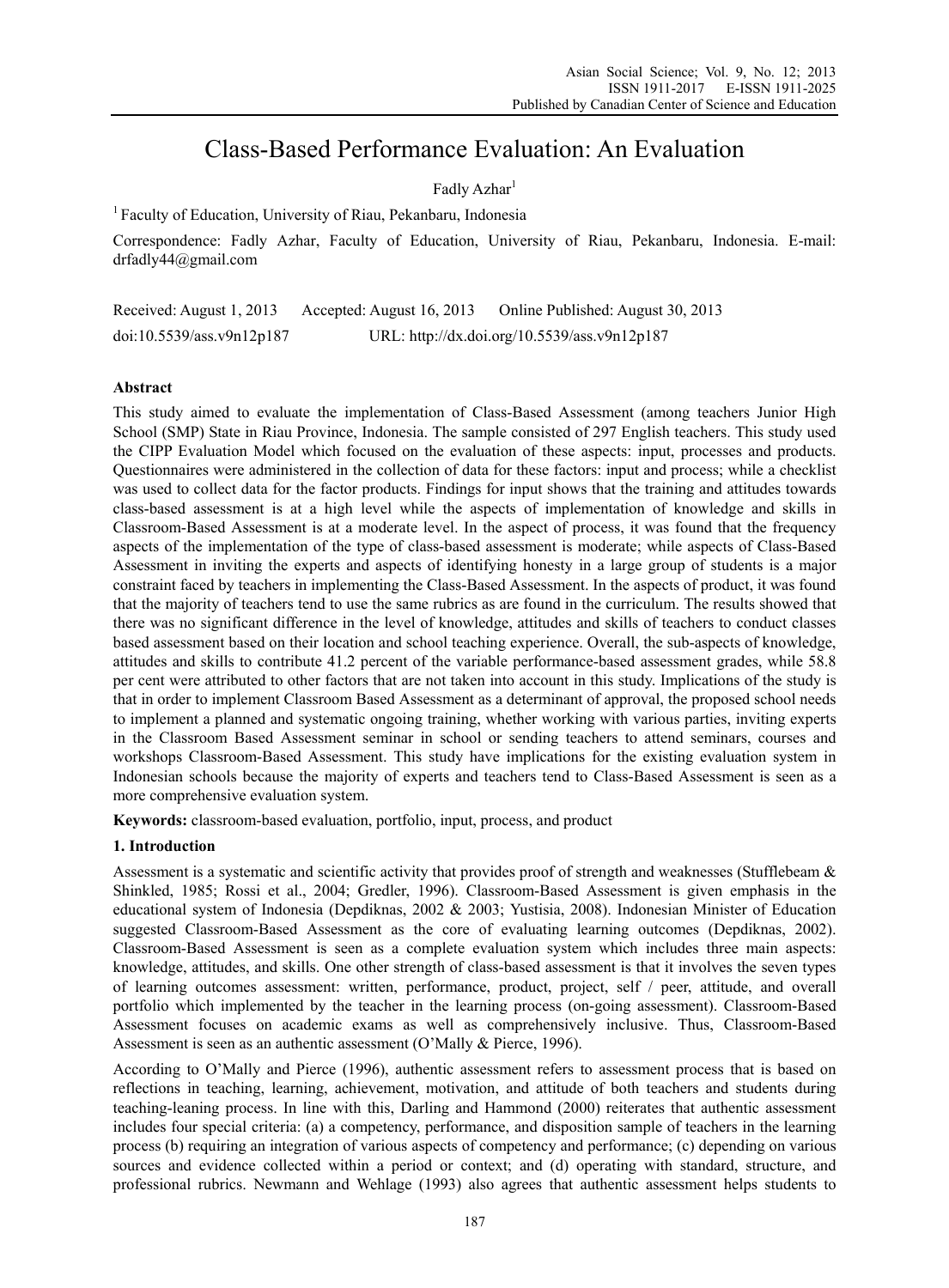produce scientific working papers, products, and performance which are very beneficial for them once they graduate. Thus, this study categorizes Classroom-Based Assessment as a form of authentic assessment used as a procedure to evaluate learning outcomes in a classroom.

## *1.1 Research Problem*

There is a significant discrepancy in the evaluation process of education in Indonesia when the government policy makers still tend to conduct public examinations in assessing the outcomes of learning and academic achievement (Yustisia, 2008) while the majority of academics and education experts Indonesia considers that the same evaluation system should be reviewed. They suggested that Classroom-based assessment better evaluates students' academic achievement because a school is an agent that has a lot of information about students' set of knowledge, attitudes, and skills (Ahmad, 2007; Syaiful, 2007; Isjoni, 2009; Koto, 2007; Karya, 2009; Nasution, 2007).

Past survey results also show that the skills of teachers in Indonesia were low in preparing and implementing classroom based assessment (Depdiknas, 2003). Kurta and Zmirlib (2008) found that class-based assessment as an alternative assessment is required to assess the student's academic achievement because it will help assess and motivate students towards subjects that they are taking. Studies conducted at the international level also show that the majority of primary school teachers' understanding and implementation of the types of Classroom-Based Assessment especially in the use of the journal, rubric, self / peer assessment, attitude scale, interviews, portfolios, and project assessments is at a low level in their performance (Birgin & Baki, 2009). This condition occurs because the Class-Based Assessment is a new method of evaluation for teachers in some countries (Birgin & Baki, 2009).

The findings of earlier studies done by Azhar (2007) found that 40% of teachers of English secondary schools in Pekanbaru, Indonesia has yet to implement Classroom-Based Assessment directly, 30% have not completed the concept of class-based assessment as a whole because the questions are provided by the administrative office of education, and another 30% have difficulty in implementing the Class-Based Assessment for being busy with teaching load, ie, 18-24 hours a week (Azhar, 2007). Preliminary findings have prompted the present study to assess the level of knowledge, attitudes, and skills of teachers of English national high school in Riau Province, Indonesia. The study focused on the implementation of class-based assessment that includes three main aspects: input, process, and product (Stufflebeam et al., 1971).

## *1.2 Research Objectives*

This study aims to identify the implementation of Classroom-Based Assessment among junior high school English teacher in Riau, Indonesia. Specifically, this study evaluated three key aspects in the implementation of class-based evaluation of inputs, processes and outputs (products).

In the area of input the study focuses to identify the level of knowledge, attitudes and skills in performing Class-Based Assessment. It also aims to identify differences in knowledge, attitudes and skills in the implementation of class-based assessment based on aspects of school location, academic qualifications, and work experience. Focus is also given to the efforts to identify the effectiveness of the training course related to Class Based Assessment attended by the teachers to be applied in the the educational process at the school.

In aspects of the process, this study aims to identify the process of implementation of Classroom-based Assessment in respect of: (a) aspects of the frequency of implementation of various types of Classroom Based Assessment, (b) aspects of form of support from the principal for teachers and inspectors in the performance of Class-Based Assessment , and (c) aspects of the forms of the constraints faced by teachers in implementing the Class-Based Assessment.

In terms of output or product, the study aims to identify the various types rubric Classroom-Based Assessment and the aspects concerned with the assessment used by teachers to assess and measure student academic achievement, either (a) not implemented directly, (b) perform according to the same rubric by rubric provided in the curriculum, or (c) execute according to different rubric provided in the curriculum.

In addition, this study also investigated the impact, or the contribution of the various sub-aspects of knowledge, attitudes, and skills on all aspects of frequency of implementation for different types of Classroom Based Assessment (evaluation copy, internship, products, projects, self, attitudes, and Portfolio).

## **2. Methodology**

This study used the CIPP evaluation model (Stufflebeam et al., 1971). CIPP is a Context, Input, Process, and Product. However, three aspects were investigated, namely input, process, and product. CIPP evaluation model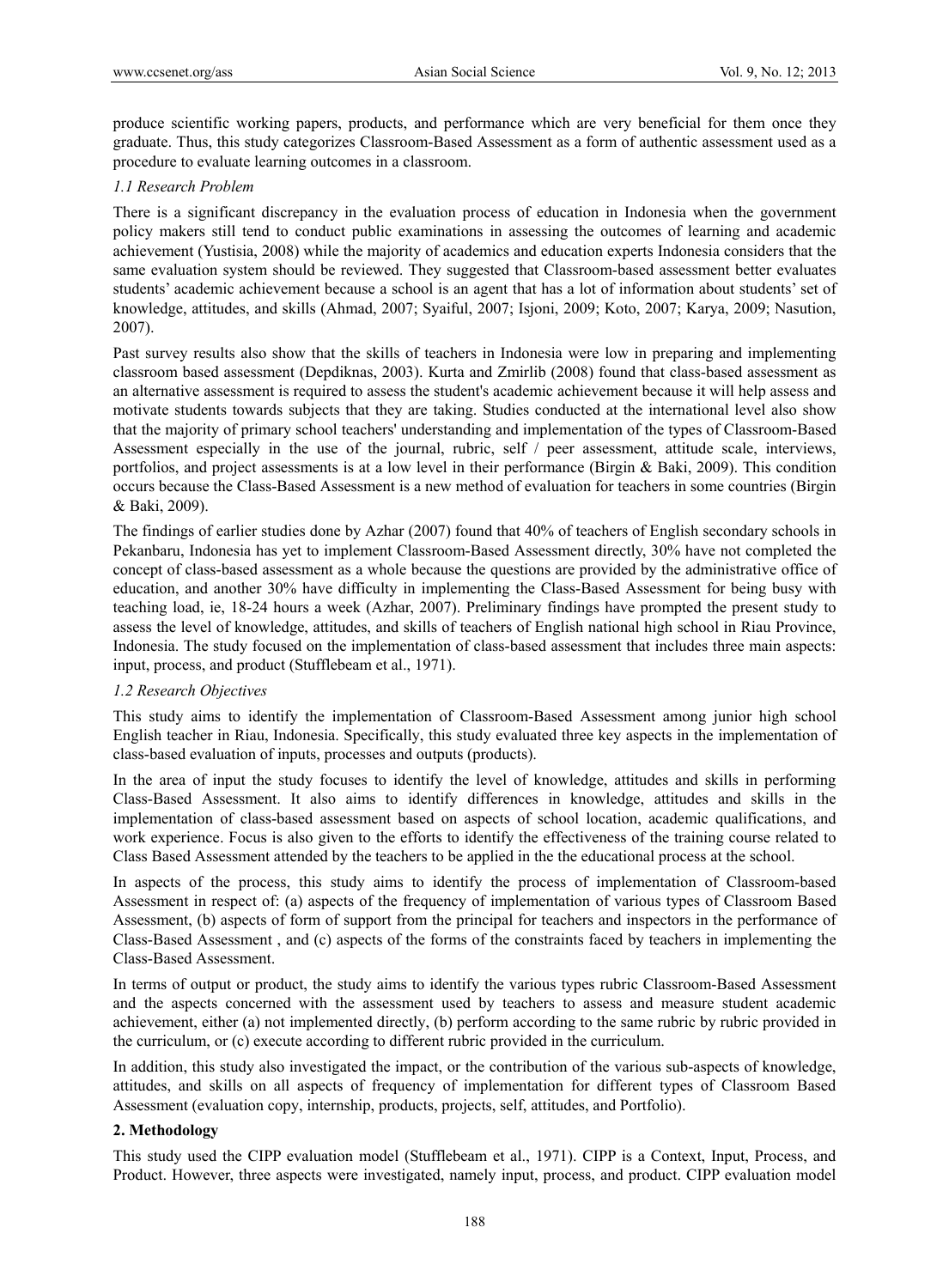has been used in a variety of educational contexts, including evaluation of the implementation of class-based assessment and student academic achievement (Fritz, 1996; Stufflebeam & Shinkled, 1988; Carpenter, 1998).

Aspects related to the input include demography, knowledge, attitudes, and skills of performing Classroom Based Assessment. While in terms of the process also comprises the frequency of use of the types of Class-Based Assessment, principals and administrative support to the implementation of education Classroom Based Assessment, as well as the constraints faced by teachers in implementation of Classroom Based Assessment. Finally, the product also includes the use of rubric-based assessment by the class teacher to assess and measure the academic achievement of students, determining criteria Mastery learning, and CBA as a report (Stufflebeam & Shinkled 1985). There are two sets of questionnaires used to collect data from the input factors and process factors. Constructs-constructs and items for factor inputs used in the construction of the questionnaire was adapted and concluded from past studies by Hopkins & Stanley (1981), Popham (1981), Gronlund (1985), Linn & Miller (2005), Popham (1995), and Simpson (1966). While constructs and items for the process factor are developed from Oosterhof (2003), Bloom *et al* (1981), Angelo & Cross (1993), Brown (2004), Purboyo (2006), and Zakaria (2006). Data collection for the product factor used a checklist based on past studies conducted by Salim & Ekaningrum (2006), Setiadi (2006), Bastari & Witjaksono (2006), Tola (2006), and Surapranata (2006). Item selection for this study was done through a filter made through focus group discussions consisting of experts learning psychology at the University of Riau, Indonesia.

Items in the questionnaire is valid and reliable as Cronbach alpha value is exceeded> 0.60 (Mohd. Majid Konting 1998). The questionnaire contains 5 Pints Likert Scale. Number of samples is randomly selected consisting of 297 random samples of English teacher who taught in junior high schools nationwide.

Data analysis involved descriptive and inferential statistics. Descriptive statistics are used to describe the frequency, percentage, mean score, standard deviation, and the level of Interpretation of the findings. For inferential statistics, this study using the t-test, one-way ANOVA, and multiple regression analysis. Next, to identify the knowledge, attitudes, and skills of teachers to conduct classes based assessment, also includes the benefits of the various concepts of the Class Based Assessment exercised in a variety of training, the interpretation is as follows: 1:00 to 2:33 (low); 2:34 - 3.66 (medium), and 3.67 - 5.00 (high) (Santoso, 2006; Pallant, 2007; Baba, 1992).

## **3. Results and Discussions**

In input aspect that is showing the teachers attended the training, the results showed that the mean score was at a high level. The mean score of teachers' knowledge-based assessment was moderate Class (3:29 to 3:55). The mean score for attitude towards class-based assessment was high (3.77 - 3.95), but the skills of teachers to conduct classes based assessment was moderate (3:27 to 3:56). This means that even if teachers have a high attitude towards class-based assessment, they have the knowledge and skills that simple. This suggests that the competence of teachers in Classes Based Assessments still needs a lot of training. Thus, meaningful and continuing training should either be implemented by the school (the school) or various external parties. Tienken and Michael (2001) explained that teachers need ongoing training to enhance the learning and performance of Class-Based Assessment. Sumaryanto (2005) also agreed that continuous training of Class-Based Assessment is required because his study found that 80% of primary school teachers in the city of Semarang, Central Java - Indonesia did not understand the Classroom Based Assessment. This point is supported by McMilan (2000) who states that teachers and education ministry must implement a variety of training for success. Gimin (2002) who found that skills and training contribute significantly to the performance and competence of teachers, also supported training for teachers on an ongoing basis. Petkovskaa *et al.* (2010) suggest that training with respect to the types of classroom-based assessment is required of the teacher. His research in the Republic of Macedonia found that the implementation of training classes based assessment is an important tool for the evaluation and measurement of student academic achievement in the successful implementation of assessment in the country.

About aspects of the process, the mean score in terms of frequency of use of seven classes based assessment is moderate (2.76 - 3.63). The lowest mean score was in project assessment and the highest mean score on self / peer assessment. This matter is caused by several factors: low creativity, curiosity, limited sources, inactive teacher association, over teaching load, limited Chances to attend seminars, conferences, and workshops. In the context of self / peer assessment, Noonan and Randy (2005) found that this assessment is very useful for assessing academic achievement. Malabonga *et al.* (2005) noted that 92% of students have a good competence in using the rubric self / peer through the computer. Ross (2006) Ross (2006) also explained that the strength of the self / peer assessment is dependent on the way to train their students to evaluate their own work either with or without the help of teachers.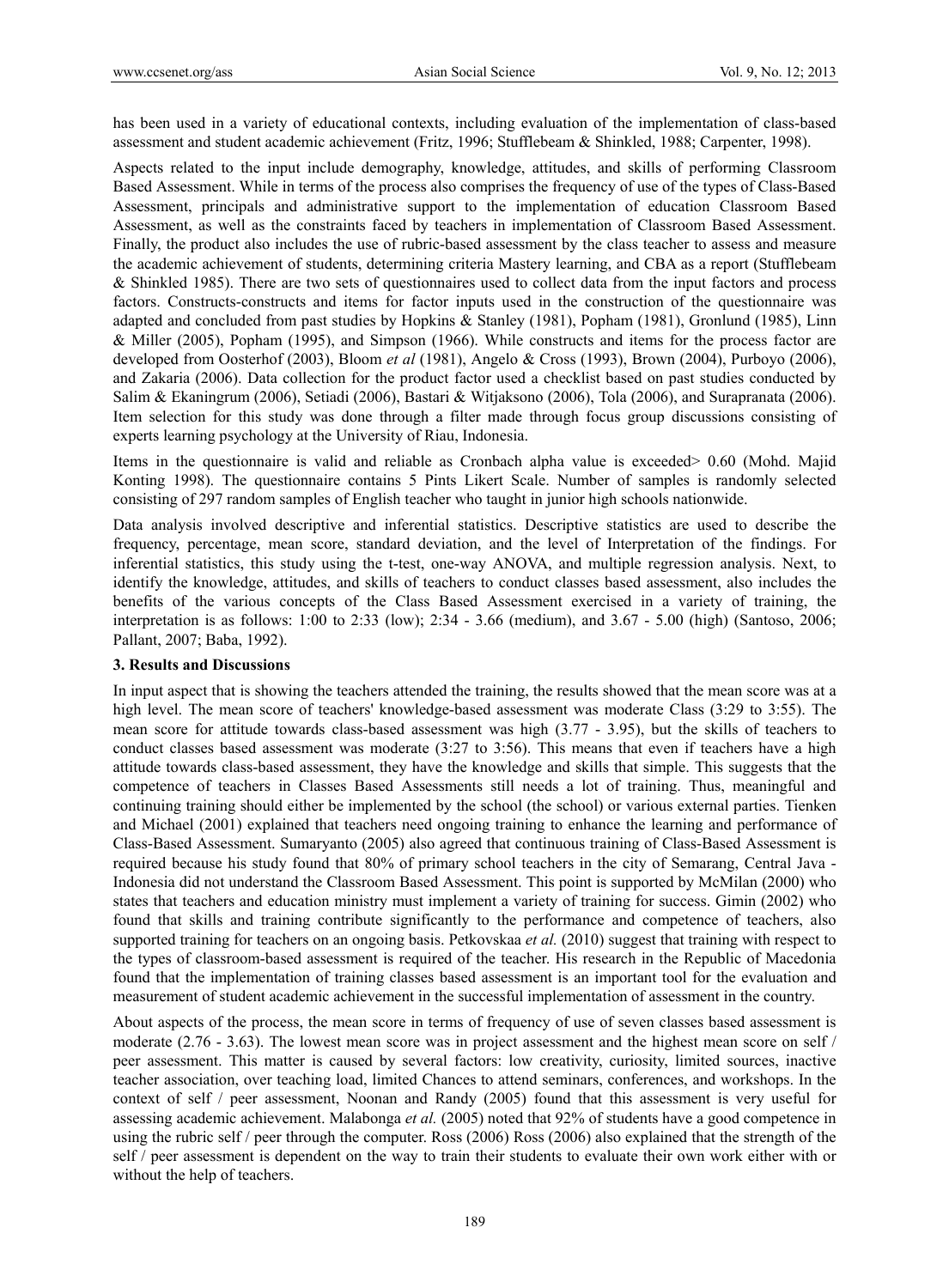However, students who have a negative attitude in peer assessment (Cheng & Martin, 2005). With respect to portfolio assessment, Forgette and Marielle (2000) explains that there is a significant correlation between the input variables and the process of implementation of various portfolio assessment issue if both were jenerik frame completed properly. Therefore, Leahy (2005) explains that the portfolio as a daily assessment used to assist the process of evaluation. Meanwhile, Munoto andMeini Sondang (2006) says that the portfolio rubric is necessary to involve students in the context of exploration, discussion, tests, and whether the concept of learning in groups or individually. Garman and Prantanida (1991), Tierney (1991), and Ali (2005) concluded that students' academic achievement through portfolios will reflect the actual item so that they can be used to show to anyone, including parents. In the context of performance assessment, Quellmatz *et al.* (1999) suggest that the evaluation system should be focused on the central performance by students. Parallel to this, Brualdi (1998) explains that the performance assessment is indispensable as an endorsement of anything that is recovered by the students through their memory. However, Liang and Creasy (2004) argue that an assessment of the progress of learning, especially in performance, played by student assessment is to be reviewed through Web-CT which analyzes perception and experience of the trainers. In the context of attitude assessment, Olson and Zanna (1993) found that IQ factors, temperament, sentiments, clans, and beliefs influence one's attitude. For this, Anastasi (1992) and Fraenkel (1980) explained that one purpose of the assessment is to identify students' attitudes towards the various components involved in the subject, the teacher, the learning process, the explanation in the text book, and so on.

To support aspects of the implementation of Classroom-Based Assessment, it is found that inviting experts of Classroom Based Assessment is not supported by the principals and inspectors. While the aspect constraints faced by teachers in the implementation of Classroom-Based Assessment found that nearly all teachers find it difficult to identify honesty in students. However, the aspects of the product found that the majority of teachers tend to use the same rubric found in the curriculum. This matter is due to low confidence in using the project rubric, self / peer, attitude, and portfolio assessments. Past studies found that class-based assessment as authentic assessment, formative, summative, internal assessments with respect to the learning process will help students produce scientific writing, products, and performance that is very useful for them when they graduate (Ariev, 2005; Sapaat, 2004; Muchtar, 2010; Boston, 2002; Mistilina, 2006; Zunairi, 2008).

Findings indicated that there were no significant differences in knowledge, attitudes, and skills for Classroom-Based Assessment based on their location and school teaching experience. While the academic aspect that teachers who have obtained a bachelor's level of knowledge, attitudes, and skills that are better than the teacher s who have diploma. Overall, the sub-aspects of knowledge, attitudes, and skills to contribute, impact, and contribution of 41.2%, while 58.8% was contributed by other factors are not accounted for in this study.

Generally, if the teacher wishes to assess and measure student academic assessment in the context of doing an activity, then the performance assessment used; while in the context of research, project assessment used. Hafner and Hafner (2003) concluded that the rubric is valid and reliable for assessing and measuring the progress of learners because rubric is an effective strategy in the learning process including learning science. Andrade and Ying (2005) also agreed that the use of rubric will help students focus on their work, produce quality work, as well as scores better value. Moskal and Jon (2000) noted that the rubric is required in Classroom Based Assessment to ti-all rubric must meet the level of validity and reliability.Tierney and Marielle (2004) explains that many of the rubrics do not work very well in the learning process due to the lack of consistency and are not suitable for the assessment of student academic achievement. Muhammad Yaumi (2005) stated that the teacher become busier as they have a role not only as facilitators but also as supervisors in the implementation of class-based assessment. Therefore, teachers must have knowledge and ability to plan for the learning process, students' agenda, Quizzes, Modules, and Classroom Based Assessment rubric. Tillema *et al.* (2011) explain that the class-based assessment used should be of a good quality. Therefore, Classroom Based Assessment process must be focused on construction and implementation process and involving students in evaluation and measurement activities.

## **4. Implications and Recommendations**

This study has implications for the process of evaluation in education, especially in Indonesia. As the teachers in the study had a positive attitude towards the implementation of school-based assessment, a more holistic effort primarily involving the top is running the evaluation. Even so, this study found that teachers still have shallow knowledge in school-based assessment and less skilled in the implementation, and therefore a comprehensive training framework is needed. The school and the education ministry are advised to use the training model designed by Pont (1991). This model starts with needs analysis, design approach, development of training materials, conducting training, and ends with evaluations conducted for each activity.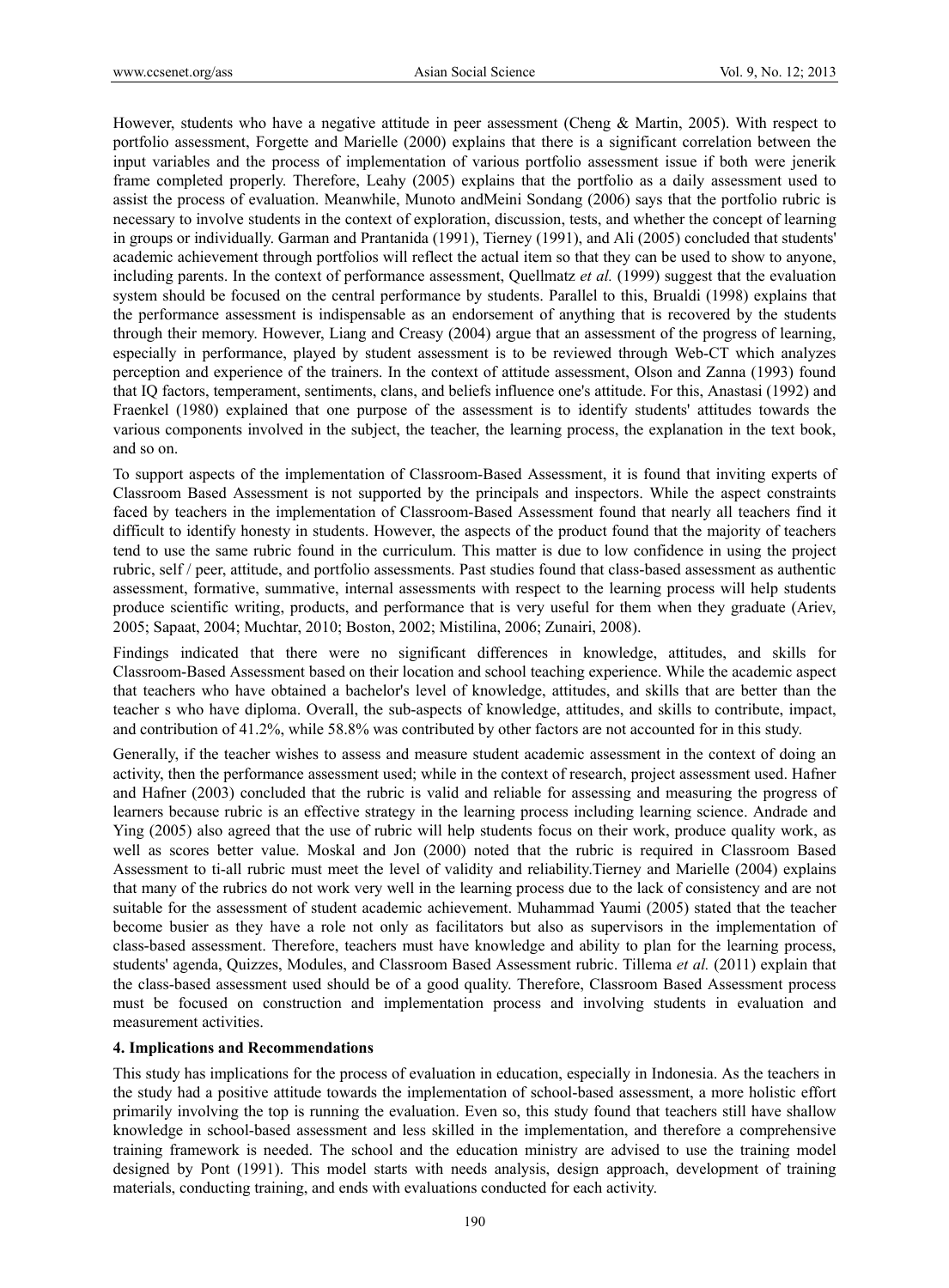In addition, for teachers skills development, it is recommended to use the types of Classroom-Based Assessment (except written assessments) due the consideration of the use of the Internet. Recognizing that there are teachers who do not have Internet access, direct methods can be carried out. In a portfolio context, it is proposed that they limit the involvement of teachers in the course of filing. Teachers need to be trained in a practical portfolio management, including the use of electronic portfolio which are accessible via the Internet. To enhance teachers' motivation to use project evaluation rubric, self / peer, attitude, and portfolios, it is recommended that teachers train themselves constantly. The effect is that teachers will become accustomed to using assessments as Classroom Based Assessment. Other recommendations are that teachers must work closely with experts in the use of assessments through seminars and workshops among teachers association or assembly.

#### **References**

- Ahmad, D. (2007). *Why are there only three subjects when there is a good system?* (Sistem sudah bagus, kenapa hanya tiga mata pelajaran?) Pekanbaru: Riau Pos.
- Ali, Y. S. (2005). An introduction to electronic portfolios in the language classroom. *The Internet TESL Journal, XI*(8). Retrieved August 18, 2011, from http://iteslj.org
- Anastasi, A. (1992).*Psychological testing* (5th ed.). New York: MacMillan Publishing Co.
- Andrade, H., & Ying, D. (2005). Student perspectives on rubric-referenced assessment. *PAREonline.net, 10*(3). Retrieved May 17, 2007, from http://PAREonline.net
- Angelo, A. T., & Cross, P. K. (1993). *Classroom assessment techniques: A handbook for college teachers* (2nd ed.). San Fransisco: Jossey-Bass Publishers.
- Ariev, R. P. (2005). A theoretical model for the authentic assessment of teaching. *PAREonline.net, 10*(2). Retrieved June 28, 2007 from, http://PAREonline.net
- Azhar, F. (2007). *Teacher's perception in implementation of Classroom based assessment in Teaching and Learning* (*Persepsi guru tentang pelaksanaan Penilaian Berasaskan Kelas dalam P&P): Satu kajian awal.*  Pekanbaru: Penerbitan Fkip-Unri.
- Baba, A. (1992). *A study on the relationship between achievement in science and background on cognitive style, logical thinking skills and science skills process among secondary school students.* (Kajian pertalian antara pencapaian sains dan latar belakang dengan gaya kognitif, kemahiran berfikir secara logik dan kemahiran proses sains di kalangan pelajar sekolah menengah.) Thesis by Dr. Fal. Universiti Kebangsaan Malaysia, Bangi.
- Bastari, & Witjaksono. (2006). *Assessment Project: Guidance Module for Classroom based assessment (Projek penilaian: Modul pedoman penilaian di kelas)*. Jakarta: Centre for Educational Assessment Research and Development Agency, Ministry of National Education. (Pusat Penilaian Pendidikan Badan Penelitian dan Pengembangan, Departemen Pendidikan Nasional).
- Birgin, O., & Baki, A. (2009). An investigation of primary school teachers' proficiency perceptions about measurement and assessment methods: the case of Turkey. *Procedia Social and Behavioral Sciences, 1*, 681-685. Retrieved August 4, 2011, from http://www.sciencedirect.com http://dx.doi.org/10.1016/j.sbspro.2009.01.119
- Bloom et al. (1971). *Handbook on formative and summative evaluation of students learning*. New York: McGraw-Hill Inc.
- Bloom et al. (1981). *Evaluation to improve learning.* New York: McGraw-Hill Inc.
- Bloom, B. S., Krathwohl, R. D., & Maisa*.* (1973). *Taxonomy of educational objectives: The classification of educational goals* (Handbook ii: Affective domain). London: Longman Inc.
- Borg, W. L., & Gall, M. D. (1983). *Educational research: An introduction.* New York: Longman Inc.
- Boston, C. (2002). *The concept of formative assessment.* Retrieved May 20, 2007, from http://PAREonline.net
- Brown, H. D. (2004). *Language assessment: Principles and classroom practices*. New York: Pearson Education Inc.
- Brualdi, A. (1998). *Implementing performance assessment n the classroom.* Retrieved May 20, 2007, from http://PAREonline.net
- Cheng, W., & Martin, W. (2005). *Peer aassessment of language proficiency.* Department of English. The Hong Kong Polytechnic University, Hung Hom, Kowloon, Hong Kong.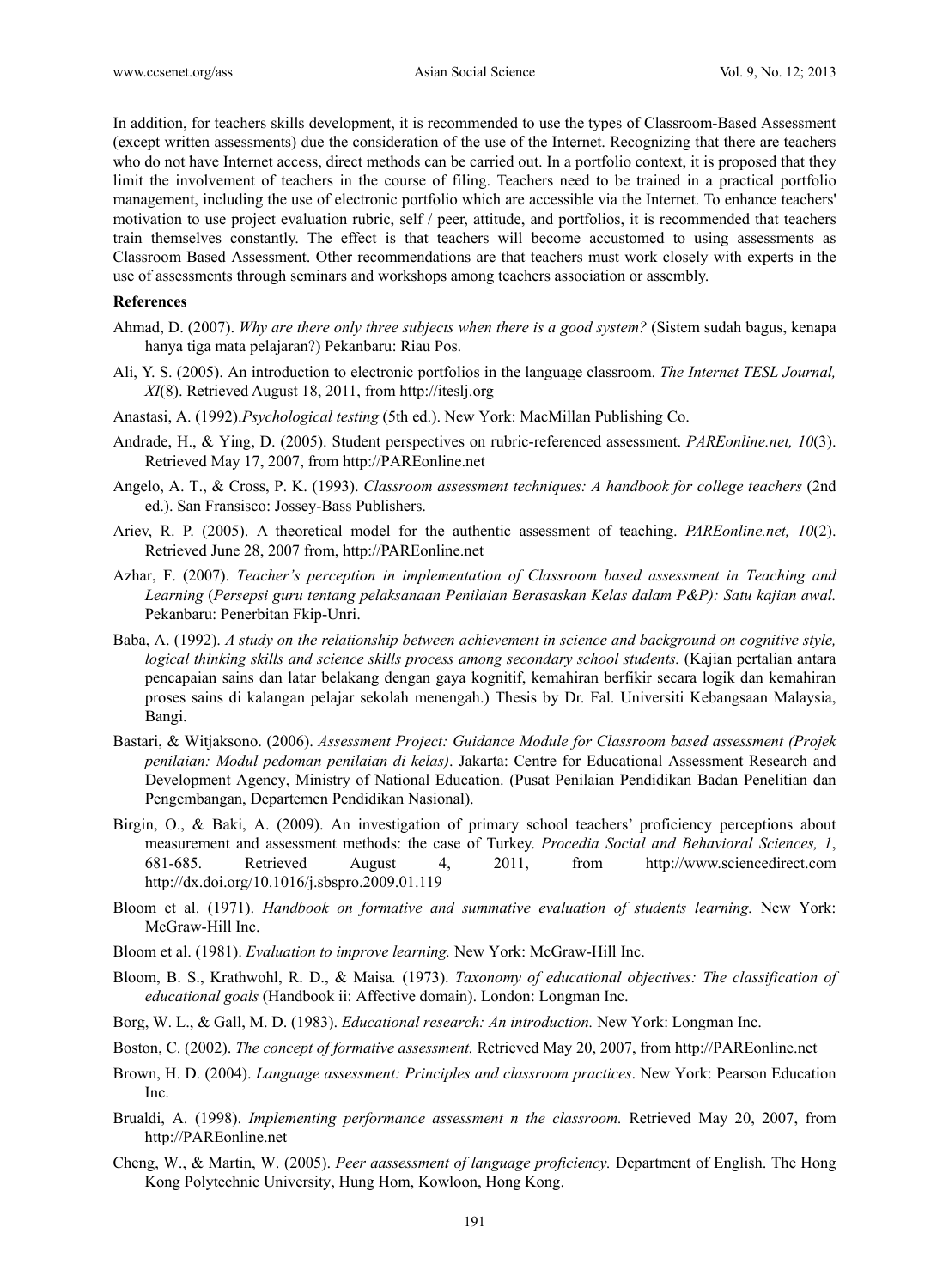- Darling, L., & Hammond, L. (2000). Authentic assessment of teaching in context. *Teaching and Teacher Education, 16*, 523-545. http://dx.doi.org/10.1016/S0742-051X(00)00015-9
- Depdiknas. (2002). *Competence-based curriculum. Central Jakarta: Curriculum Center.* (Kurikulum berbasis kompetensi. Jakarta Pusat: Pusat Kurikulum). Balitbang, Department of National Education (Departemen Pendidikan Nasional).
- Depdiknas. (2002). *Decision of the Minister of National Education Republic of Indonesia (Keputusan Menteri Pendidikan Nasional Republik Indonesia) No. 047/U/2002 on 4 April 2002 Chapter III verse 3 about Classroom based assessment (tentang Penilaian Berasaskan Kelas).* Jakarta: Department of National Education (Departemen Pendidikan Nasional).
- Depdiknas. (2003a). *Results of need assessment guru SMP.* Jakarta Directorate of Extended Education Department of National Education: Direktorat Pendidikan Lanjutan Pertama, (Departemen Pendidikan Nasional).
- Depdiknas. (2003b). *Competence-based curriculum in Secondary School.Central Jakarta: Curriculum Center.*  (*Kurikulum Berbasis Kompetensi Sekolah Menengah Pertama (SMP)): Specific guidelines on expansion of Competence-based Assessment System in Secondary School* (Pedoman Khusus Pengembangan Sistem Penilaian Berbasis Kemampun Dasar Sekolah Menengah Pertama). Jakarta: Directorate of Extended Education. Directorate General of Elementary and Secondary Education, Ministry of National Education. (Direktorat Pendidikan Lanjutan Pertama. Direktorat Jenderal pendidikan Dasar dan Menengah, Departemen Pendidikan Nasional).
- Forgette, G. R., & Marielle, S. (2000). *Organizational Issues Related to Portfolio Assessment Implementation in the Classroom.* Retrieved June 21, 2007, from http://PAREonline.net
- Fraenkel, J. R. (1980). *Helping students think and value: Strategies for teaching the social studies* (2nd ed.). New Jersey: Prentice-Hall Inc.
- Fritz, S. (1996). Assessing undergraduate student needs utilizing the CIPP model of evaluation. Disertasi Ph.D. University of Idaho.
- Garman, N., & Prantanida, M. (1991). The academic professional portfolio*.* The Australian Administrator. A Professional Publication for Educational Administrators, School of Education, Deakin University.
- Gimin. (2002). *Analysis of the influence of the training and mentoring for small entrepreneurs to business success. Case studies on small industries in the Yogyakarta province* (Analisis pengaruh pelaksanaan pelatihan dan pendampingan pengusaha kecil terhadap keberhasilan usaha. Studi kasus pada industri kecil kulit di propinsi daerah istimewa Yogyakarta). Doctoral Dissertation (Disertasi Doktor). Malang University (Universitas Negeri Malang). Postgraduate Programme in Economics (Program Pasca Sarjana PSSJ Pendidikan Ekonomi).
- Gredler, M. E. (1996). *Program evaluation.* New Jersey: Merrill-Prentice HallInc.
- Gronlund, E. N. (1985). *Stating objectives for classroom instruction.* New York: The Macmillan Publishing Co.
- Gurning, B. (2007). *UN for educational standard* (UN untuk standard pendidikan)*.*Pekanbaru: Riau Pos.
- Hafner, J., & Hafner, P. (2003). Quantitative analysis of the rubric as an assessment tool: An empirical study of student peer-group rating. *International Journal of Science Education, 25*(12), 1509-1528. http://dx.doi.org/10.1080/0950069022000038268
- Hopkins, D. K., & Stanley, C. J. (1981). *Educational and psychological measurement and evaluation.* New Jersey: Prentice-Hall Inc.
- Isjoni. (2009). *Controversials of National Testing* (Kontroversi ujian nasional). Pekanbaru: Riau Pos.
- Karya, D. (2009). *National examinations needs improvement: The standard of education is different* (Ujian nasional perlu pembenahan: Standar pendidikan masih beda). Pekanbaru: Riau Pos.
- Koto, A. (2007). *Riau rejects National Tests* (Riau tolak Ujian Nasional)*.* Pekanbaru: Tribun Pekanbaru.
- Krueger, R. A. (1994). *Focus groups: A practical guide for applied research.* Newbury Park, CA: Sage Publication.
- Kurta, A., & Zmirlib, S. (2008). The views of teacher candidates about the use of a scoring rubric for the evaluation of their products in the course of instructional technologies and material development*. Procedia social and Behavioral Sciences, 1,* 988-992. Retrieved June 22, 2010, from http://www.sciencedirect.com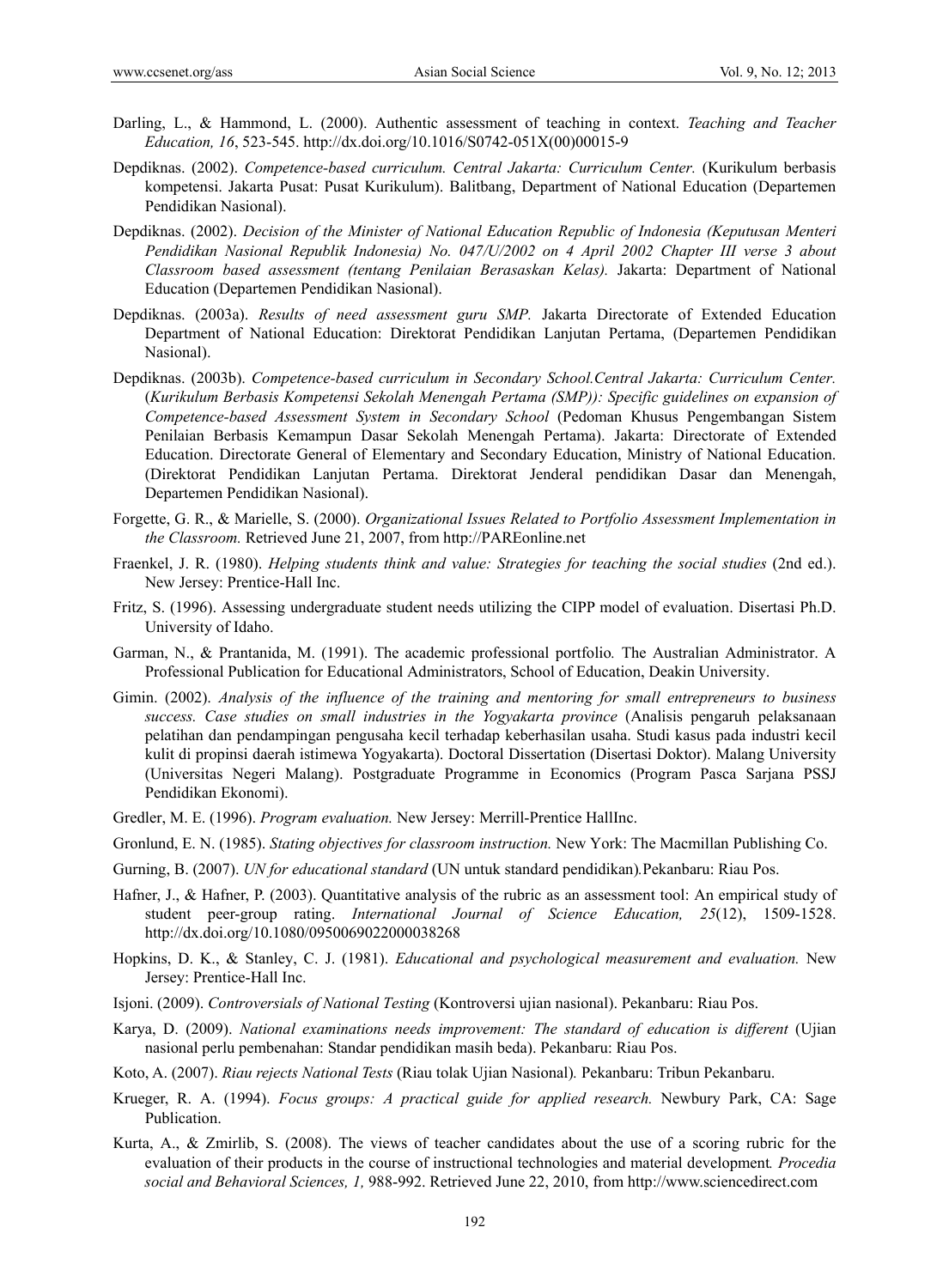- Leahy et al. (2005). Classroom assessment minute by minute, day by day. *Educational Leadership, 63*(3). Retrieved June 26, 2007, from http://search.ebscohost
- Liang, X., & Creasy, K. (2004). *Classroom assessment in web-based instructional environment: Instructors' experience.* University of Akron & Slippery Roc University. Retrieved June 25, 2007, from http://PAREonline.net
- Linn, L. R., & Miller, M. D. (2005). *Measurement and assessment in teaching.* New Jersey: Pearson Education Inc.
- Mcmillan, J. H. (2000). Fundamental principles for teachers and school administrators. Virginia Commonwealth University. Retrieved June 28, 2007, from http://PAREonline.net
- Mistilina, S. (2006). Supporting change in classroom assessment. *Educational Leadership, 64*(4), 76-79.
- Moskal, M. B., & Jon, L. A. (2000). Scoring rubrics development: Validity and reliability*.* Retrieved July 1, 2007, from http://PAREonline.net
- Muchtar, H. (2010, June). Application of authentic assessment in the efforts to improve the quality of education (Penerapan Penilaian autentik dalam upaya peningkatan mutu pendidikan). *Jurnal Pendidikan Penabur, 14*(9).
- Munoto, & Sondang, M. (2006). Development of portfolio assessment tools to improve students' achievement motivation in Electric Circuits I course in the Department of Electrical Engineering UNESA (Pengembangan perangkat penilaian portfolio untuk meningkatkan motivasi berprestasi mahasiswa pada mata kuliah Rangkaian Listrik I di Jurusan Teknik Elektro UNESA). Electrical Engineering Education Program, Department of Electrical Engineering, Faculty of Engineering, State University of Surabaya (Program Studi Pendidikan Teknik Elektro, Jurusan Elektro, Fakultas Teknik, Universitas Negeri Surabaya).
- Nasution, N. (2007). *Making it more difficult: UN subjects added* (Makin memberatkan: Mata pelajaran UN ditambah). Pekanbaru: Riau Pos.
- Newmann, F. M., & Wehlage, G. G. (1993). Five standards of authentic instruction. *Educational Leadership, 50*(7), 8-12.
- Noonan, B., & Randy, D. C. (2005). *Peer and self-assessment in high schools.* University of Saskatchewan
- O'Maley, J. M., & Pierce, L. V. (1996). *Authentic assessment for English language learner.* Boston: Addison-Wesley Publishing Co.
- Olson, J. M., & Zanna, M. P. (1993). Attitude and attitude change. *Annual Review of Psychology, 44*, 117-154. http://dx.doi.org/10.1146/annurev.ps.44.020193.001001
- Oosterhof, A. (2003). *Developing and using classroom assessments.* New Jersey: Pearson Education Inc.
- Pallant, J. (2007). *SPSS survival: A step-by step guide to data analyis using SPSS for Window* (10th ed.). New South Wales, Australia: Allen & Unwin.
- Petkovskaa et al. (2010). Primary school education standards for student's assessment in primary school. *Procedia Social and Behavioral Sciences, 2,* 2366-2370. Retrieved May 18, 2011, from http://www.sciencedirect.com
- Pont, A. M. (1991). *Developing effective training skills.* London: McGrow-Hill Book Co.
- Popham, W. J. (1981). *Modern educational measurement.* New Jersey: Prentice-Hall Inc.
- Popham, W. J. (1995). *Classroom assessment: What teachers need to Know*. Boston: Pearson Education Inc.
- Purboyo, B. R. (2006). *Classroom based assessment* (*Penilaian berbasis kelas*). Jakarta: Research and Assessment Dept. Post Graduate Program State University of Jakarta.
- Ross, A. J. (2006). The reliability, validity, and utility of self-assessment. *PAREonline.net, 11*(10). Retrieved July 3, 2007, from http://PAREonline.net
- Rossi, H. P., Lipsey, W. M., & Freeman, E. H. (2004). *Evaluation. A systematic approach* (7 ed.). London: Sage Publications.
- Santoso, S. (2006). *Mastering statistics in the information age with SPSS.* (Menguasai statistik di era informasi dengan SPSS). Jakarta: PT. Elex Media Komputindo.